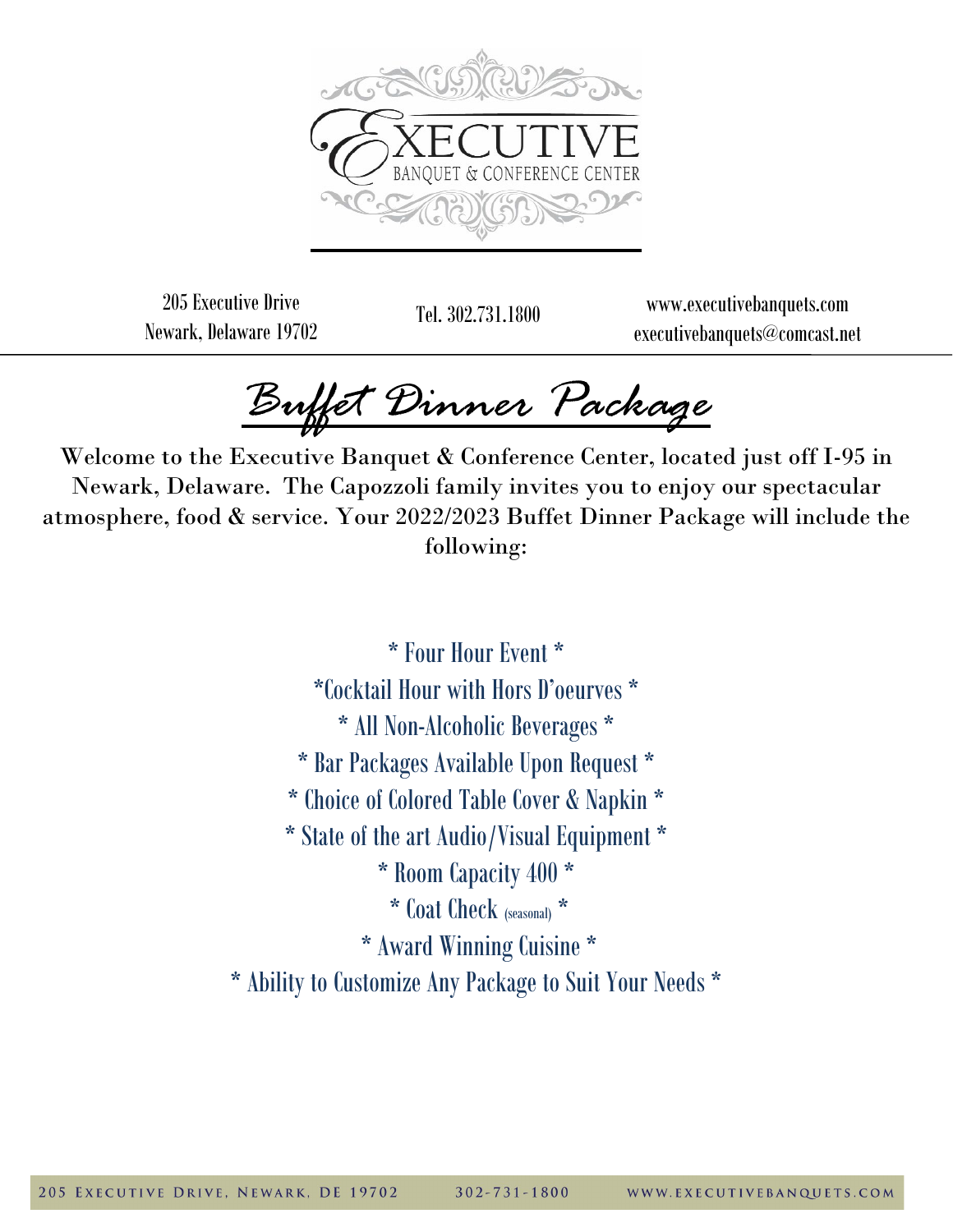EBCC 9/14

# \$48.00 per person Inclusive

\*\*Pricing based upon a minimum of 75 guests\*\*

Lunch Package(Before 1:00pm):

\$38 per person Inclusive (Minimum 50ppl, or \$500 Room Rental & \$1000 for Saturday ONLY) Cold Presentations are included, add Hot & Passed Presentations for \$5.00 per person

## Buffet Includes:

Cocktail Hour with Assorted Cold Presentations

Choice of One Salad – To be Served or Stationed

Choice of Two Entrees Choice of One Pasta Choice of One Starch Choice of One Vegetable Dessert & Coffee Station

## **Cocktail Hour** Stationary Hot and Cold Presentations:

All Included:

**International Cheeses & Pepperoni**

An Array of International Cheeses to include, Smoked Gouda, Havarti Dill, Sharp Cheddar, Monterey Pepper Jack & Cooper Sharp, Decoratively Arranged with Smoked Pepperoni, Garnished with Fresh Seasonal Fruit

## **Fresh Garden Crudite**

An Assortment of Fresh Vegetables Including, Baby Carrots, Celery Ribs, Tri Colored Bell Pepper Strips, English Cucumber, Broccoli Florets, Cauliflower, Cherry Tomatoes and Radishes, Served with a Creamy Ranch Dipping Sauce

## **Tomato Basil Bruschetta**

Fresh Plum Tomatoes, Diced with Red Onion, Garlic, Fresh Basil, Extra Virgin Olive Oil and Seasonings, Served with Freshly Baked Crostini

## **Hot Stationed Hors D'oeuvre(Additional Pricing would Apply)**

Select one to be placed in a Chafing Dish: \*Fried Three Cheese Ravioli \*Chicken Cordon Bleu \*Coconut Shrimp \*Vegetable Egg Rolls

# **Butler Passed Hors D'oeuvres(Additional Pricing would Apply)**

Choose 5 from the enclosed list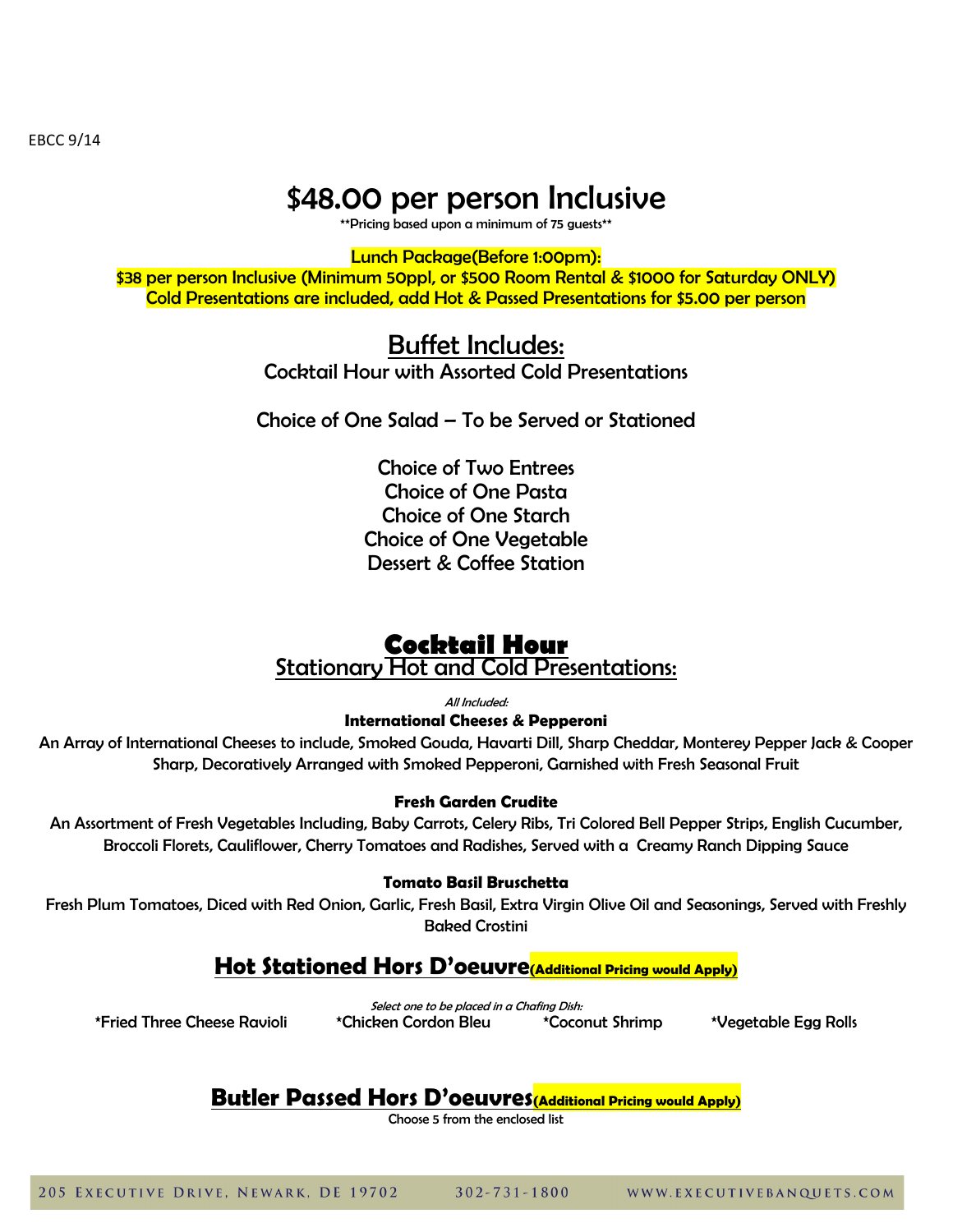\*Cheesesteak Sliders \*Mini Crab Cakes \*Scallops Wrapped in Bacon \* Coconut Shrimp \*Spanikopita \*Jalapeno Poppers \*Brie & Raspberry in Phyllo \*Vegetarian Pot Sticker \*Thai Spring Roll \*Smoked Chicken Quesadilla \*Asian Shrimp Wrap \*Clams Casino \* Sesame Chicken Tenders \*Boneless Buffalo Tenders \*Chicken Cordon Blue \*Asiago Risotto Bites \*Franks in a Blanket \*Pork & Broccoli Rabe Bites \*Mushroom Vol Au Vent

## **Salad Selections**

(Maybe Served or Stationed)

#### **Classic Caesar Salad**

Crisp California Romaine Lettuce, Shredded Romano Cheese and Garlic Croutons tossed with a Creamy Caesar Dressing

#### **Capozzoli's Salad**

This Original Salad is Comprised of Assorted Greens, Topped with Tomatoes, Cucumbers, Garbanzo Beans, Dried Cranberries & Aged Cheddar Cheese, Topped with a House Made Signature Dressing

#### **Spring Mix Salad**

Baby Leaf Field Greens, Strawberries, Candied Walnuts, Crumbled Gorgonzola Cheese and with a Raspberry Vinaigrette Dressing

#### **Executive Garden Salad**

Fresh Seasonal Greens accompanied with Cherry Tomatoes, Black Olives, Cucumbers, Sweet Red Onion and Herbed Croutons with Our Own Balsamic Vinaigrette

**or**

# **Soup Selections**

#### **Italian Wedding Soup**

Mom-Mom Alice's Classic Escarole Soup with Chicken, Meatballs, Pecorino Romano Cheese and Eggs

#### **Kennett Square Wild Mushroom**

Rich and Creamy Blend of Exotic Kennett Square Mushrooms

#### **Cream of Broccoli & Cheddar**

Tender Broccoli Pureed in a Rich Creamy Broth, Finished with Real Wisconsin Cheddar Cheese

#### **Traditional Chicken Soup**

Home Made Broth with Tender Bites of Chicken served with either Rice or Pasta

#### **Lobster Bisque – \$1.00 per person**

Tender Chunks of Lobster with a Creamy Seafood Broth

#### **Roasted Tomato Bisque**

Crushed Fire-Roasted Tomatoes with Heavy Cream Simmered with Basil and Garlic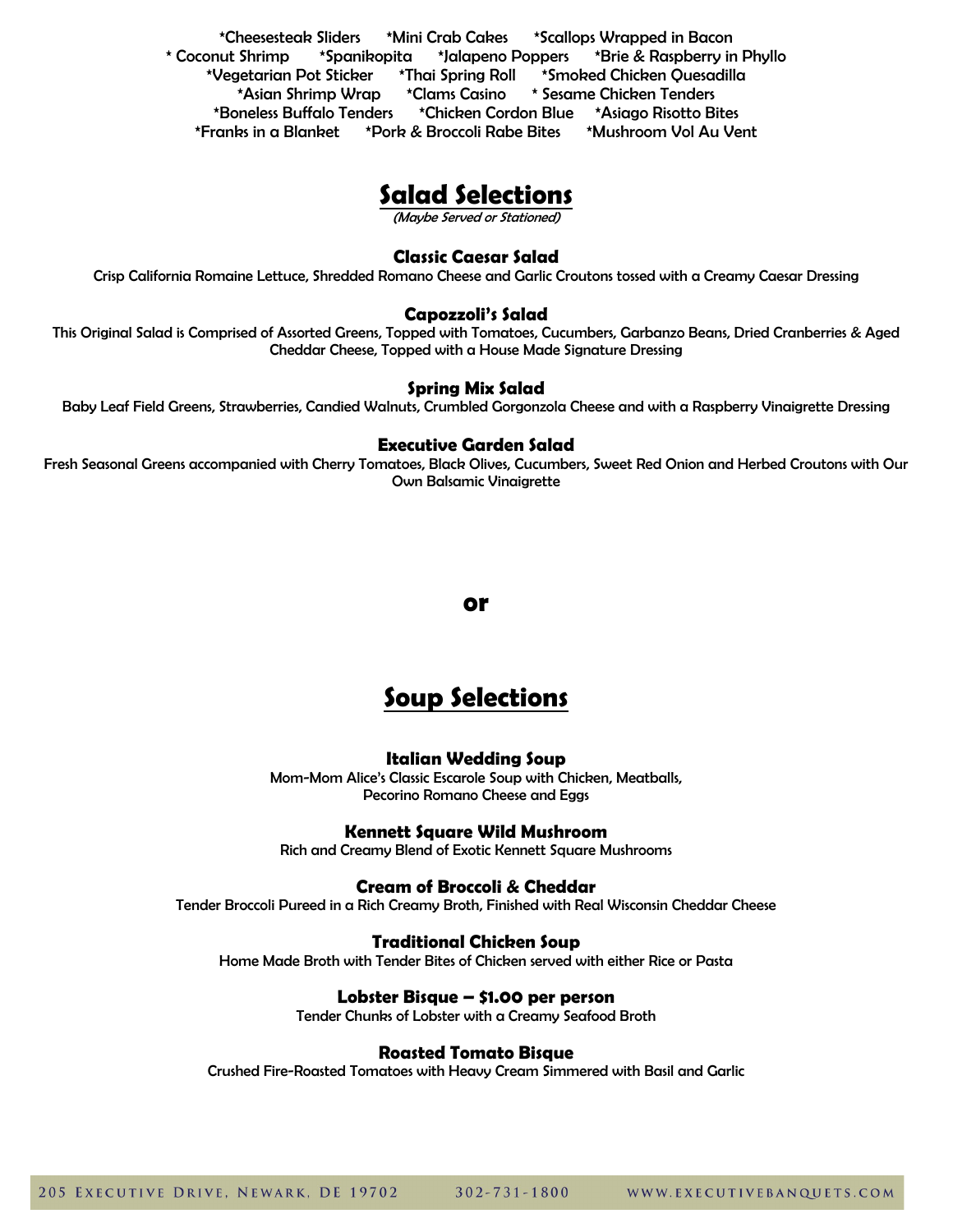## **Entrees:**

Choice of Two Entrees, add a third entrée for \$3.00 per person

# **Poultry Selections:**

## **Herb Roasted Chicken**

Chicken Breasts, Thighs, Legs & Wings, Roasted with Fresh Herbs, Seasonings & White Wine

## **Balsamic Chicken**

Chicken Breasts, Thighs, Legs & Wings, Marinated in a Balsamic Vinegar Marinade then Roasted & Finished with Banana Pepper Rings

## **Chicken Saltimbocca**

Pan Seared Chicken Breast Topped with Prosciutto di Parma & Mozzarella Cheese, Served with a Marsala-Sage Sauce

## **Chicken Alexa**

Pan Seared Chicken Breast Topped with Baby Spinach, Fire Roasted Red Peppers & Provolone Cheese, Served with a Cabernet Demi Glace

## **Chicken Cordon Bleu**

Pan Seared Chicken Breast, Topped with Shaved Honey Ham &Jarlesburg Cheese, Served with a Dijon Cream Sauce

## **Chicken Marsala**

Pan Seared Chicken Breast with Kennett Square Mushrooms, Topped with a Marsala Wine Demi Glace

### **Chicken Francaise**

Lightly Egg Battered Chicken Breast, Topped with a White Wine Garlic Sauce

## **Chicken Alicia**

Boneless Breast of Chicken Filled with a Mushroom & Herb Stuffing, Served with Sauce Supreme

### **Chicken Parmigiano**

Breaded Chicken Breast Topped with Basil Marinara Sauce, Mozzarella Cheese & Pecorino Romano Cheese

#### **Chicken Monterrey**

Grilled Chicken Breast, Topped with Pico de Gallo & Pepper Jack Cheese, Finished with a Cilantro Cream Sauce

### **Chicken Chesapeake - \$2.00 per person**

Boneless Chicken Breast Topped with our Homemade Crab Imperial, Served with an Old Bay Cream Sauce

### **Chicken Jaclyn - \$1.50 per person**

Grilled Chicken Breast, Topped with Prosciutto, Red Peppers & Mozzarella Cheese, Served with a White Wine Cream Sauce with Diced Tomatoes & Lump Crab Meat

### **Chicken Jillian - \$1.50 per person**

Grilled Chicken Breast, Topped with Tender Shrimp and & Creamy Tomato Sauce infused with Truffle Oil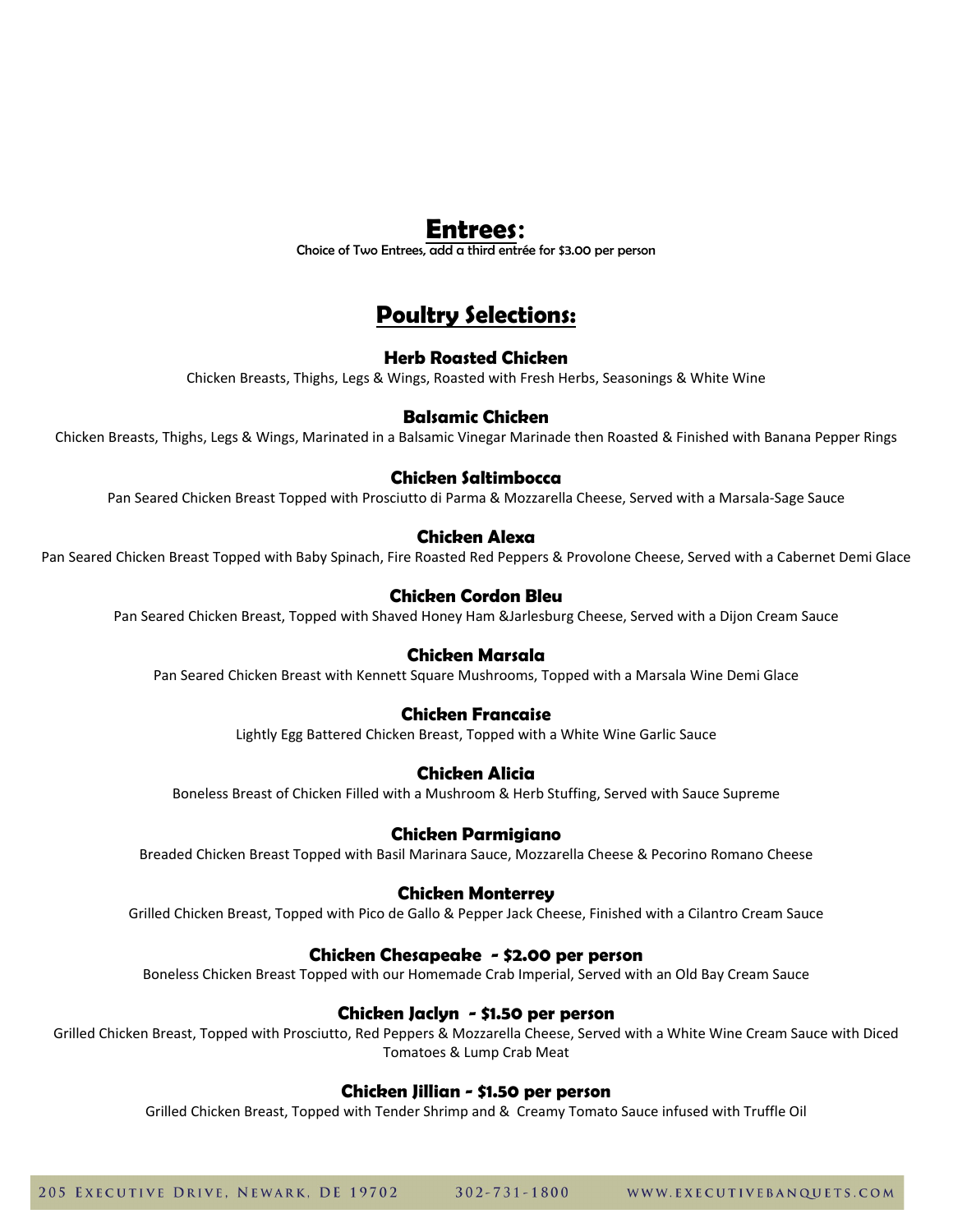**Entrees**

**(Continued)**

## **Beef and Pork Selections**

**Grilled Filet Mignon - \$3.00 per person**

Grilled 4oz. Center Cut Filet Mignon, Topped with a Caramelized Onion Demi Glace



## **Roasted Sirloin of Beef**

Slow Roasted Beef, Sliced thin, Served in a Homemade Gravy

## **Veal Marsala - \$1.50 per person**

Tender Veal Cutlets, Pan Seared, Topped with a Wild Mushroom Marsala Sauce

## **Veal Saltimbocca - \$1.50 per person**

Tender Veal Cutlet Topped with Prosciutto, Sage & Mozzarella Cheese

### **Grilled Pork Tenderloin - \$1.00 per person**

Grilled Medallions of Pork Tenderloin, Served with a Crispy Prosciutto & Red Peppers Salad, Drizzled with an Aged Balsamic Reduction

### **Roasted Pork Loin**

Fresh Pork Loin, Slow Roasted with Italian Spiced & Herbs, Sliced Thin, Served in a Pan Jus with Fried Italian Peppers on the Side

### **Homemade Meatballs**

Made from a 75 year old Recipe, Our Homemade Meatballs are pan fried then simmered in our Basil Marinara

## **Broccoli Rabe & Sausage**

Sweet Italian Sausage, Grilled, Then Tossed with Sautéed Broccoli Rabe with Fresh Garlic & Olive Oil

## **Sausage with Peppers & Onions**

Sweet Italian Sausage Sauteed with Sweet Peppers & Onions

## **Seafood Selections**

### **Capozzoli's Crab Cakes**

Just the Right Combination of Jumbo Lump & Claw Meat to Make the Perfect Crab Cakes, Broiled, Served with a Red Pepper Coulis

## **Boston Scrod**

Fresh Boston Scrod, Topped with a Fresh Herbed Crust & Baked

## **Stuffed Flounder**

Fresh Filet of Flounder, Stuffed with our Homemade Crab Imperial, Drizzled with a Lemon Garlic Butter & Broiled, Served with a Fresh Lemon Wheel

## **Honey Dijon Salmon**

Fresh Atlantic Salmon Pan Seared, Topped with a Sweet Honey Dijon Glaze

## **Teriyaki Salmon**

Fresh Atlantic Salmon Pan Seared, Topped with a House made Teriyaki Glaze & Fresh Chives

## **Grilled Mahi Mahi - \$1.00 per person**

Fresh Mahi Mahi, Grilled over an Open Flame, Topped with a Zesty Mango Chutney

## **Stuffed Shrimp Imperial - \$1.50 per person**

Jumbo Shrimp, Butterflied, Then Stuffed with our Homemade Crab Imperial & Broiled to Perfection

## **Shrimp & Scallop Scampi**

Fresh Shrimp & Scallops Sautéed "Scampi" Style with Garlic, White Wine & Lemons, Served with White Rice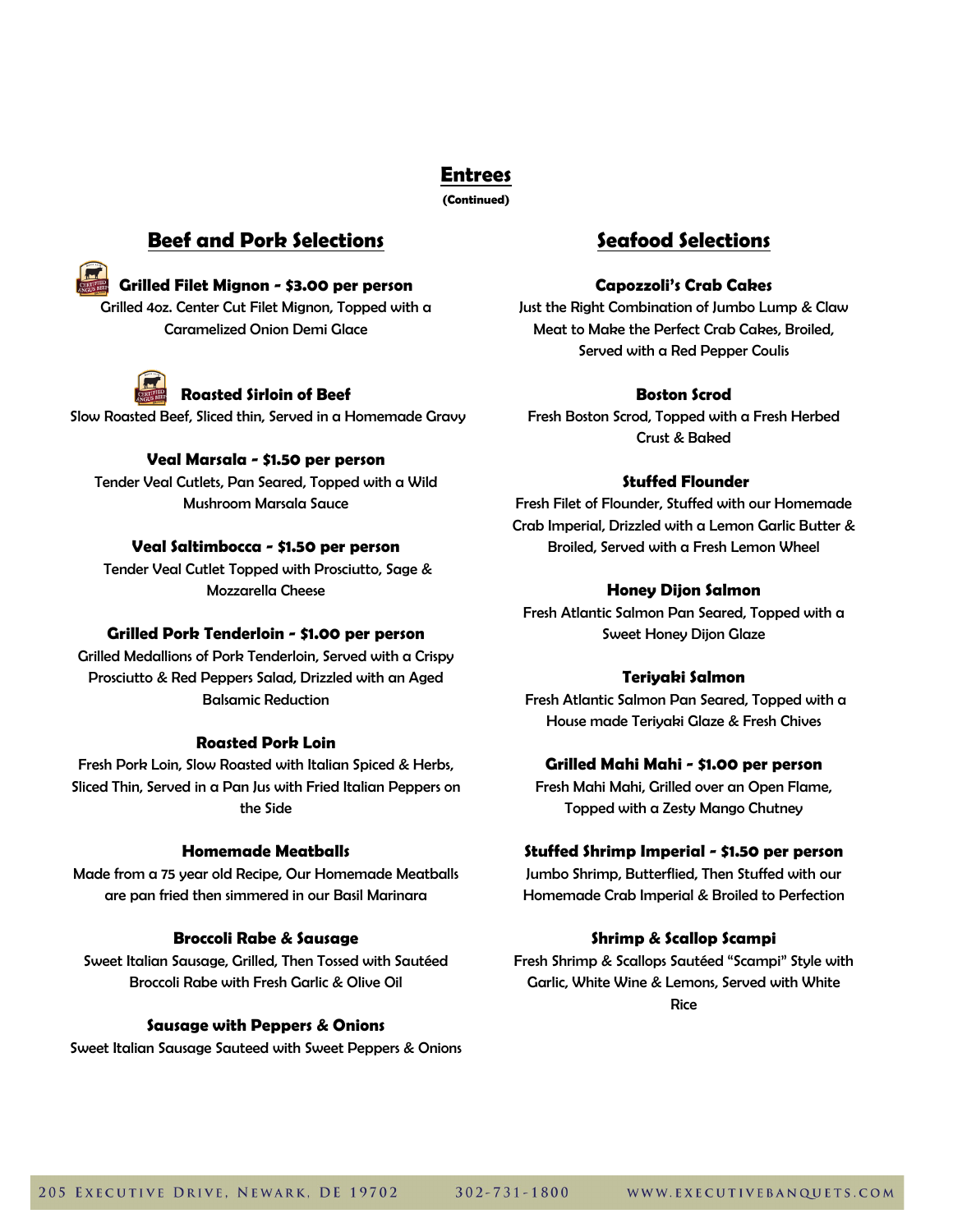## **Starch Selections**

**(Choice of One)** 

### **Roasted Red Bliss Potatoes**

## **Au Gratin Potatoes**

#### **Mashed Potatoes**

We offer a wide variety of Mashed Potatoes to include: Plain, Garlic Mashed, Yukon Gold, Cheddar, Horseradish & Sweet Mashed

### **Baked Potato**

#### **Wild Rice Pilaf**

## **Vegetable Selections**

**(Choice of One)** 

### **Green Beans with Almonds**

### **Grilled Vegetables**

Zucchini, Yellow Squash, Red Peppers & Onions

## **Tuscany Blend**

Broccoli, Cauliflouwer, Baby Carrots & Red Peppers

#### **Broccoli Crowns**

Topped with a Citrus Butter

## **Roasted Asparagus Spears**

Oven Roasted Topped with Clarified Butter

## **Pasta**

**(Choice of One)** 

### **Penne alla Vodka**

Penne Pasta with Romano Cheese & Pancetta in a Vodka Sauce

#### **Baked Penne**

Our Traditional Baked Penne is Tossed with a Blend of Cheese & Basil Marinara Then Baked

#### **Tortellini Alfredo**

Fresh Tri-Colored Tortellini Tossed in a Cream Alfredo Sauce

### **Stuffed Shells**

Cheese Filled Pasta Shells Baked in a Basil Marinara Sauce

#### **Wild Mushroom Ravioli**

Ravioli Stuffed with a Blend of Exotic Wild Mushrooms, Tossed in a Marsala Cream Sauce

#### **Grilled Vegetable Ravioli**

Ravioli Filled with an assortment of Grilled Vegetables, Tossed in a Roasted Corn & Tomato Sauce

#### **Rigatoni Diavlo**

Rigatoni Tossed in a Spicy Sauce Made with Crumbled Hot Sausage & Fried Hot Italian Peppers in a Creamy Marinara

#### **Pasta Primavera**

Penne Pasta Tossed with an Assortment of Fresh Vegetables in a White Wine Garlic Sauce

*(Whole Wheat Pasta is available upon request)*

## **Cheese Ravioli**

Cheese Filled Ravioli Tossed in a Marinara Sauce

#### **Ziti Bolognese**

Tube Cut Pasta Tossed in our Hearty Bolognese Sauce

#### **Pesto Cavatelli**

Cheese Pasta Tossed with Grilled Chicken and a Homemade Pesto with Fresh Basil, Toasted Pine Nuts, Fresh Garlic & Extra Virgin Olive Oil

#### **Crab Macaroni & Cheese - \$1.00 per person**

Our Macaroni & Cheese is Made with a homemade béchamel sauce & sharp cheddar cheese, It is baked with Super Lump Crab Meat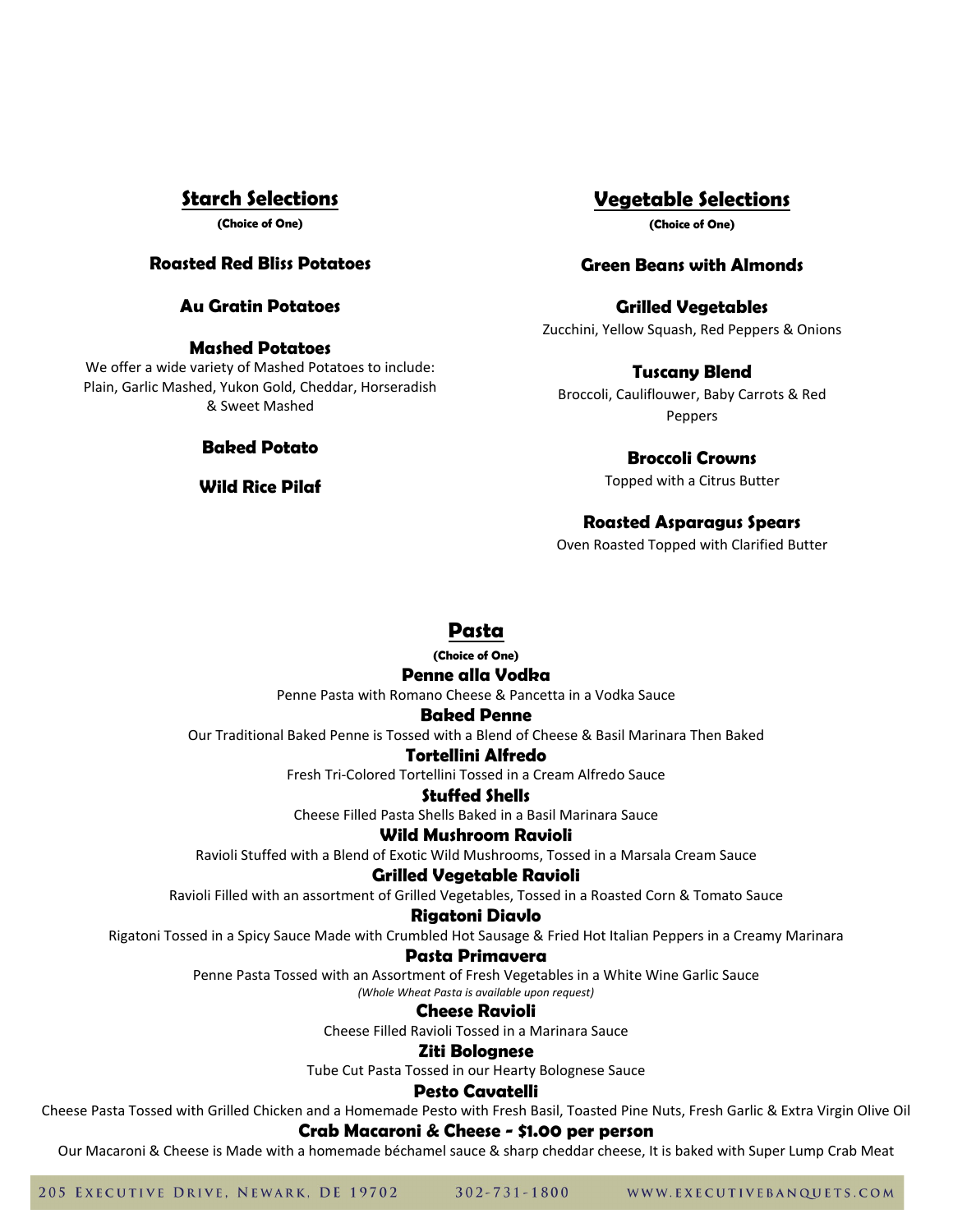#### **Lobster Ravioli - \$2.00 per person**

Filled with Fresh Maine Lobster Meat & Cheese, Then Tossed in a Sun-Dried Tomato Alfredo Sauce

#### **Crab Ravioli - \$1.00 per person**

Fresh Ravioli Filled with a Savory Crab Filling, Topped with in an Old Bay Alfredo Sauce

## **Carving Station**

Mesquite Roasted Turkey Breast \$4.00

Fresh Whole Turkey Breast seasoned with a House Made Mesquite Rub & slow roasted, served with a Honey Dijon Mustard & Cranberry Sauce Glazed Ham \$4.00

Fresh Ham, Roasted with a Pineapple, Orange & Brown Sugar Glaze

## Prime Rib, Au Jus \$5.00

Our Prime Rib is Slow Roasted for over 15 Hours to achieve maximum tenderness & flavor, Served with a Creamy Horseradish Sauce

> Prime Pork Loin \$4.00 Pork Loin, Seasoned with a Variety of Fresh Herbs & Spices & Roasted

\*Pork Italiano - \$5.00 per person Whole Pork Loin, Stuffed with Proscuitto, Provolone Cheese, Fresh Baby Spinach & Roasted Red Peppers

## \*Beef Tenderloin - \$7.00 per person

Fresh Beef Tenderloin, Roasted Whole to Medium Rare, Served with a Creamy Horseradish Sauce

## **Dessert**

Dessert &Coffee Station

A Variety of Miniature Italian Pastries, Homemade Cookies & Brownies will be Decoratively Displayed on a Station

To accompany your dessert, freshly brewed 100% Columbian coffee, and decaf coffee will be stationed with your cake, along with hot water and a wide selection of specialty Bigelow teas.

## **Additional DessertStations**

## **Chocolate Fondue Station - \$7.00 per person**

Strawberries, Pound Cake, Pretzels, Pineapple chunks, and marshmallows for your dipping pleasure

### **Flambé Station - \$4.00 per person**

Classic Bananas Foster & Cherries Jubilee, Flambéed to Order. Served Over French Vanilla Ice Cream

### **Ice Cream Sundae Bar - \$3.00 per person**

Bring Back Your Childhood Memories, By Creating Your Own Personal Sundae. With your Choice of Vanilla or Chocolate Ice Cream, Top it with a selection of: Wet Nuts, Crushed Cherries, Pineapple, Sliced Strawberries, Rainbow Jimmies, Marshmallows, Reeses Pieces, Nutter Butter Crumbs, Oreo Crumbs, Chocolate Fudge, Caramel Sauce & Whipped Cream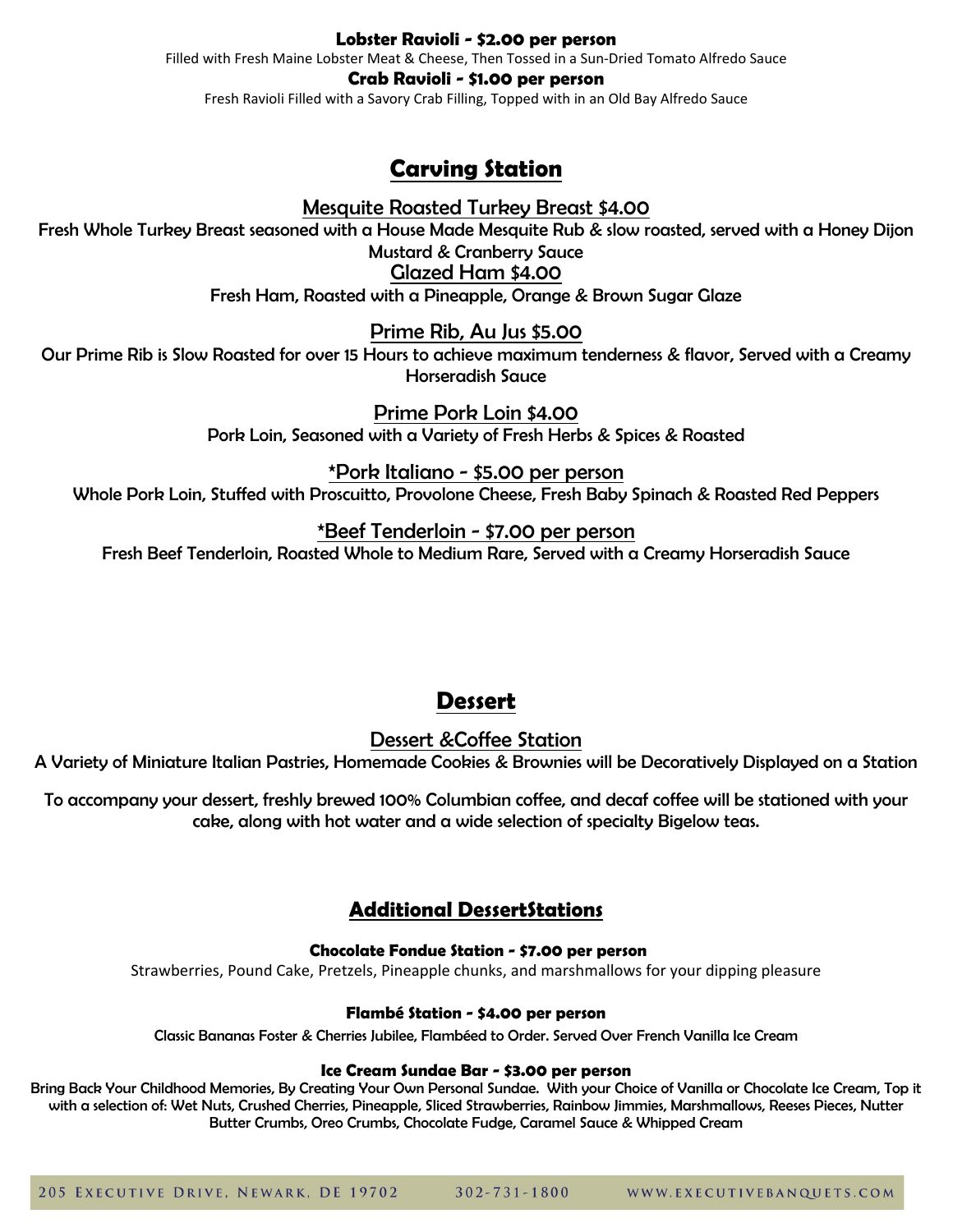# Bar Packages

All Non-Alcoholic Beverages are included with your Package. There will be a \$150.00 Beverage Service Fee added to the final food & beverage bill

## Full Open Bar - \$28.00 per person

**\* 4 Full Hours** of Open Bar Service

**\***Eight Draft Beers **\***Bottled Non-Alcoholic Beer

**\*** 7 Varietals of Wine: Pino Grigio, Chardonnay, Moscato, White Zinfandel, Merlot, Cabernet Sauvignon &Champagne

**\*** Liquors to include: Dewars, Seagrams Gin,Svedka Vodka, Candian Club, VO,Seagrams 7, Malibu, Baccardi White, Captain Morgan, Jack Daniels, Jim Beam, Sauza Gold Tequilla, Amaretto, Peachtree Schnapps

\*Bartender Fees are waived

## Open Beer & Wine Bar - \$20.00 per person

## **\* 4 Full Hours** of Open Beer & Wine

\* Mixed Drinks can be made available for Cash Sales

\*Bartender Fees are waived

# Consumption Bar

**\*** Full Service Bar will be available to you and your guest, Drinks will be Charged on Consumption, and client will be required to pay balance at the end of the affair

\* Drink Prices Range from \$4.00 - \$8.00 per drink

\* \$150.00 Bartender Fee will apply per bartender

# Cash Bar

**\*** Full Service Bar will be available to you and your guests for Cash Sales

\* Drink Prices Range from \$4.00 - \$8.00 per drink

\* \$150.00 Bartender Fee will apply